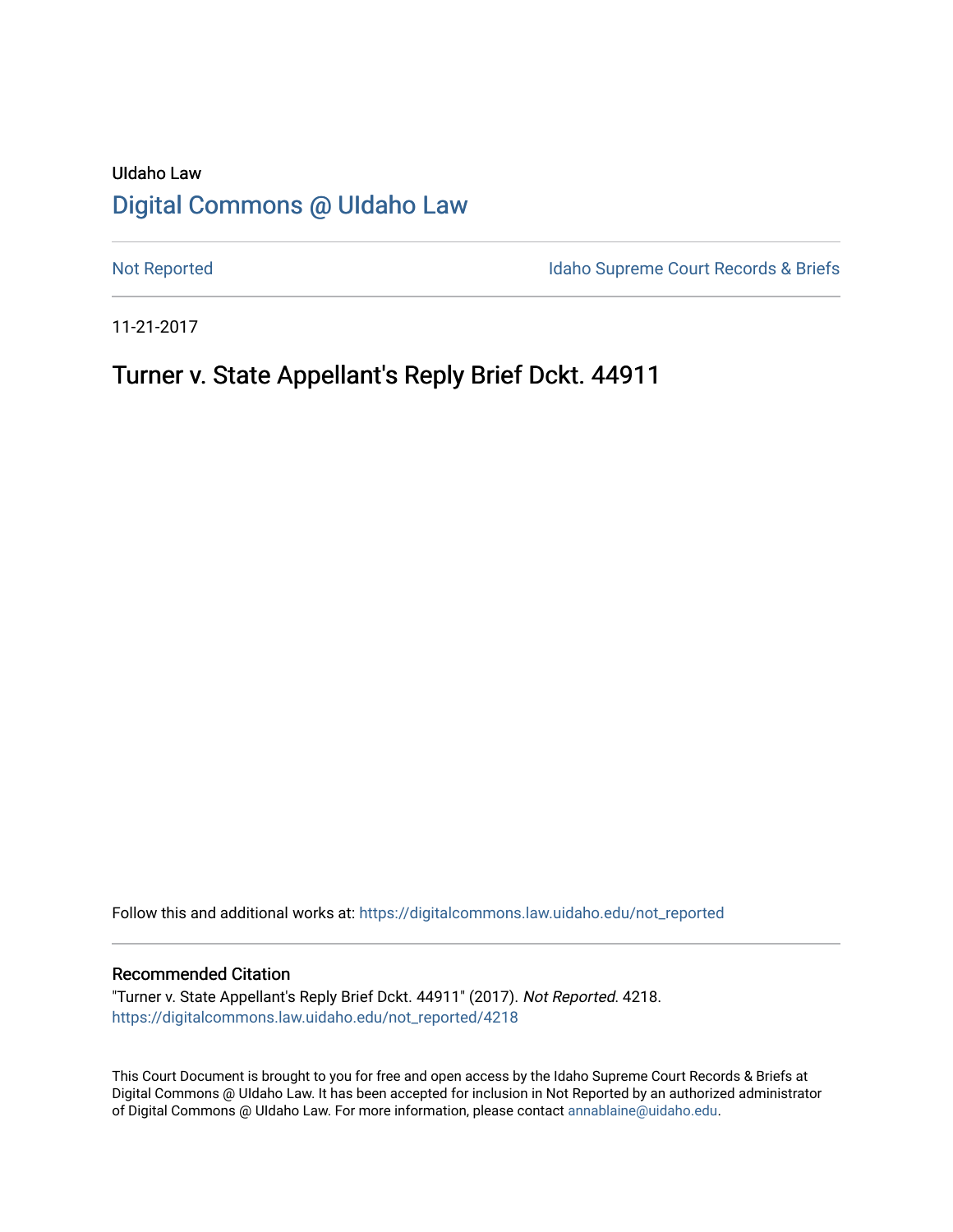### **IN THE SUPREME COURT OF THE STATE OF IDAHO**

| <b>CRYSTAL ELIZABETH</b> |                                |
|--------------------------|--------------------------------|
| TURNER,                  | NO. 44911                      |
|                          |                                |
| Petitioner-Appellant,    |                                |
|                          | TWIN FALLS COUNTY NO.          |
| $\mathbf{v}$ .           | CV42-16-286                    |
|                          |                                |
| <b>STATE OF IDAHO,</b>   | <b>APPELLANT'S REPLY BRIEF</b> |
|                          |                                |
| Respondent.              |                                |
|                          |                                |
|                          |                                |

### **REPLY BRIEF OF APPELLANT** \_\_\_\_\_\_\_\_\_\_\_\_\_\_\_\_\_\_\_\_\_\_\_\_

### **APPEAL FROM THE DISTRICT COURT OF THE FIFTH JUDICIAL DISTRICT OF THE STATE OF IDAHO, IN AND FOR THE COUNTY OF TWIN FALLS**

\_\_\_\_\_\_\_\_\_\_\_\_\_\_\_\_\_\_\_\_\_\_\_\_

**HONORABLE G. RICHARD BEVAN District Judge** \_\_\_\_\_\_\_\_\_\_\_\_\_\_\_\_\_\_\_\_\_\_\_\_

**ERIC D. FREDERICKSEN KENNETH K. JORGENSEN State Appellate Public Defender Deputy Attorney General I.S.B. #6555 Criminal Law Division**

**JENNY C. SWINFORD Boise, Idaho 83720-0010 Deputy State Appellate Public Defender (208) 334-4534 I.S.B. #9263 322 E. Front Street, Suite 570 Boise, Idaho 83702 Phone: (208) 334-2712 Fax: (208) 334-2985 E-mail: documents@sapd.state.id.us**

**ATTORNEYS FOR ATTORNEY FOR PETITIONER-APPELLANT RESPONDENT**

**P.O. Box 83720**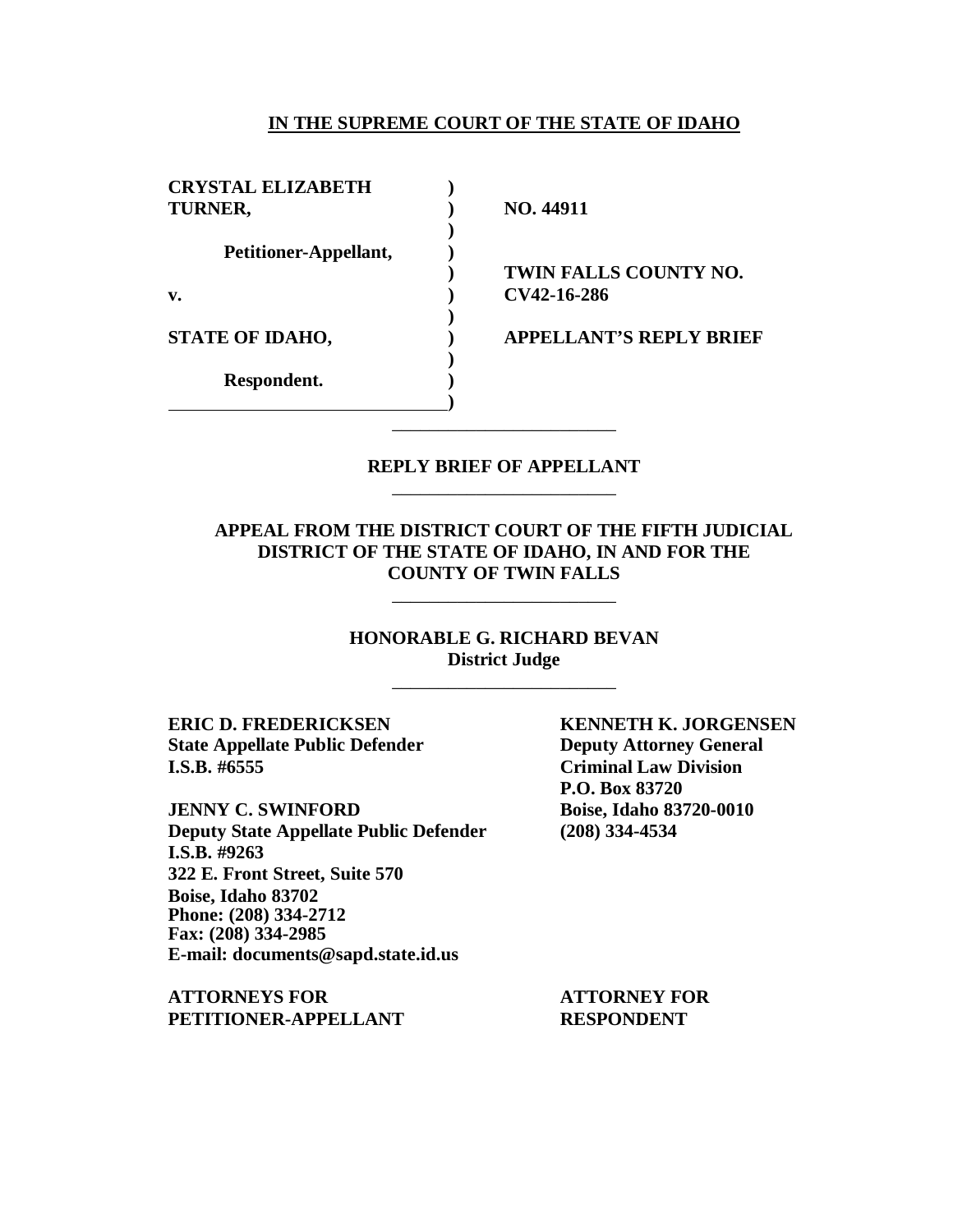# **TABLE OF CONTENTS**

| Statement of the Facts and                                        |  |
|-------------------------------------------------------------------|--|
|                                                                   |  |
|                                                                   |  |
| The District Court Erred When It Summarily Dismissed Ms. Turner's |  |
|                                                                   |  |
|                                                                   |  |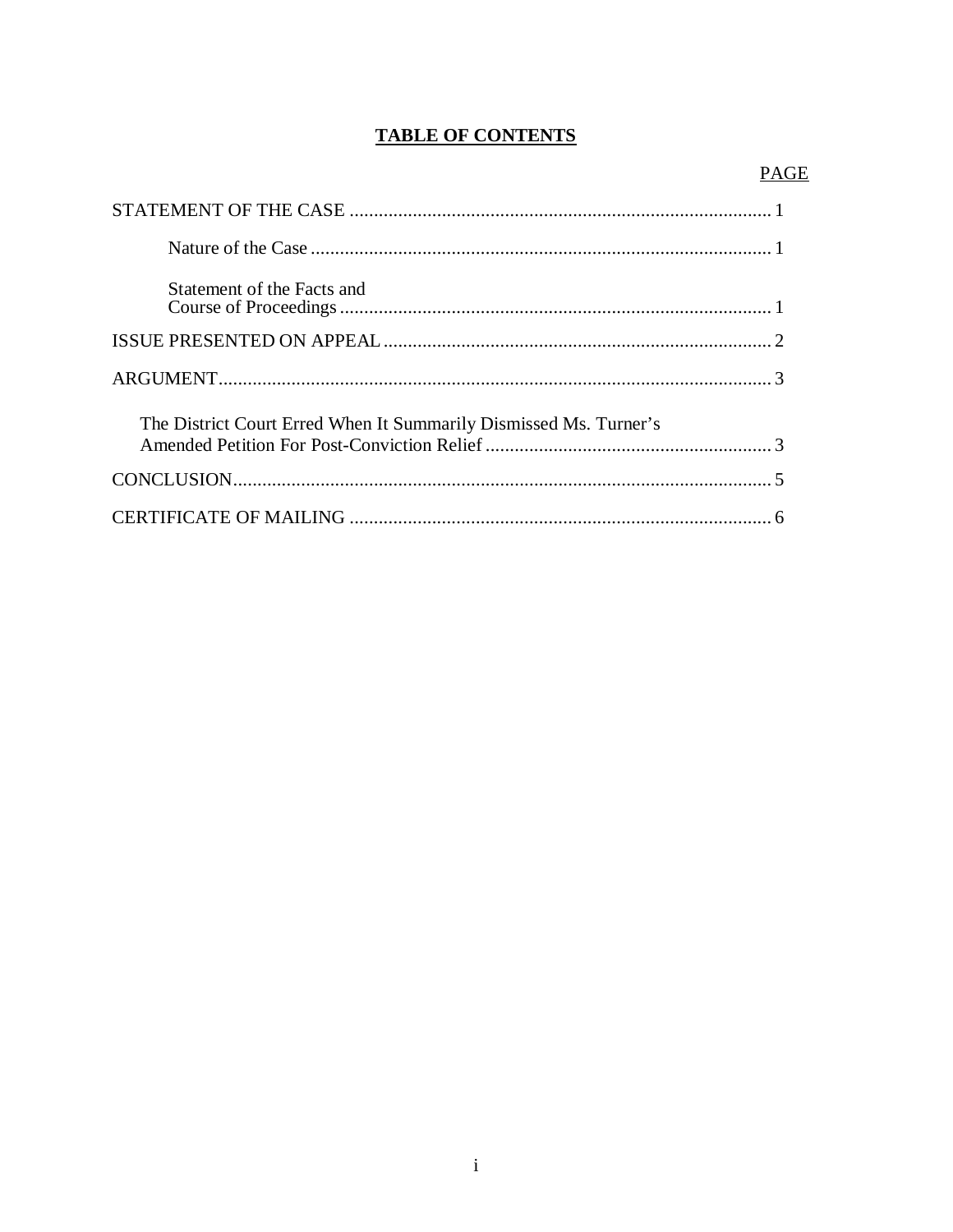## STATEMENT OF THE CASE

# Nature of the Case

Crystal Elizabeth Turner appeals from the district court's judgment summarily dismissing her amended petition for post-conviction relief. In her opening brief, Ms. Turner asserted the district court erred by dismissing two of her claims of ineffective assistance of counsel. This Reply Brief responds to the State's position that one of Ms. Turner's arguments on appeal was unpreserved below and unsupported on appeal. For all other issues, Mr. Turner respectfully refers to her Appellant's Brief.

### Statement of Facts and Course of Proceedings

The statement of facts and course of proceedings were stated in Ms. Turner's Appellant's Brief. (App. Br., pp. 1–4.) They are not repeated here, but are incorporated by reference.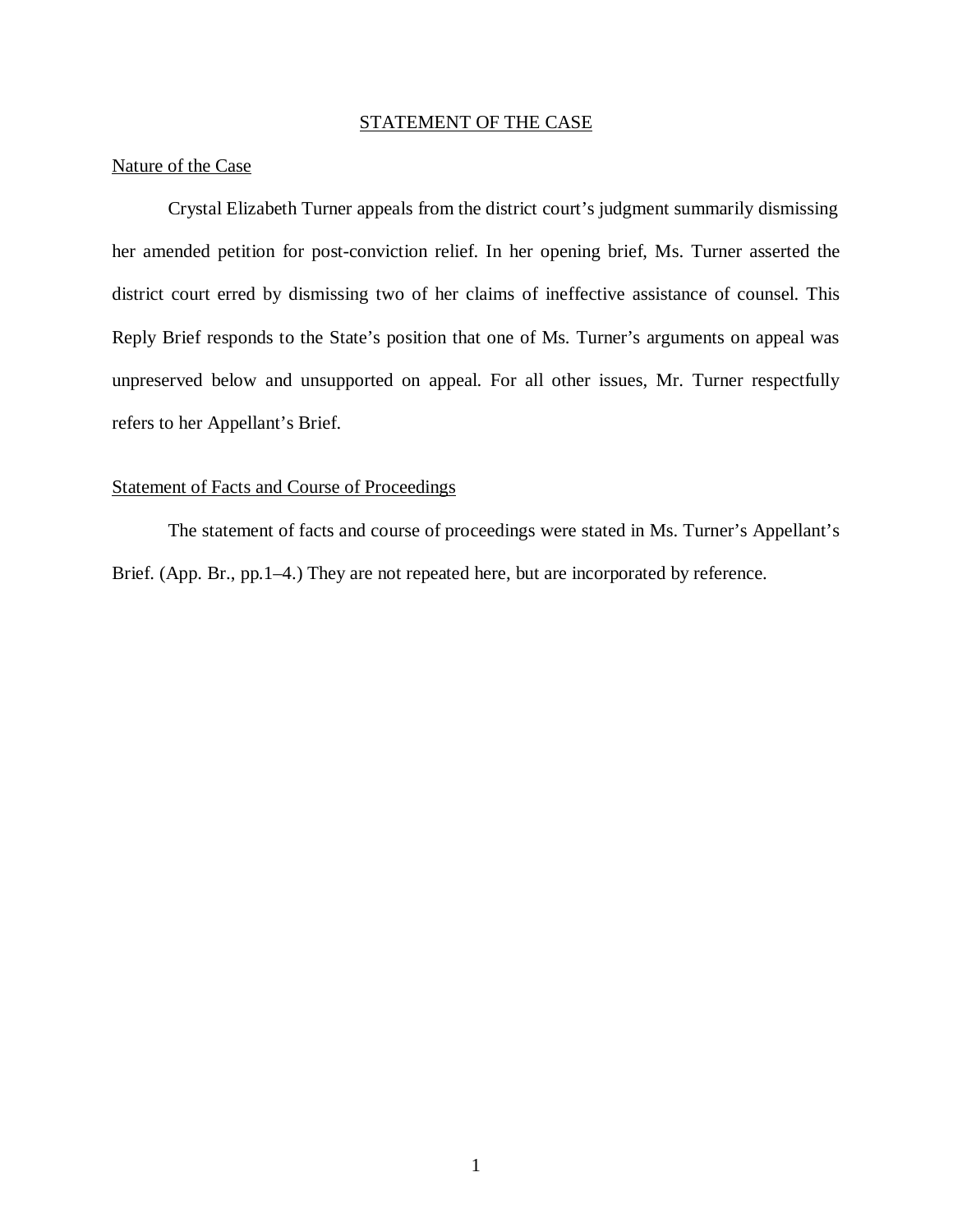# ISSUE

Did the district court err when it summarily dismissed Ms. Turner's amended petition for postconviction relief?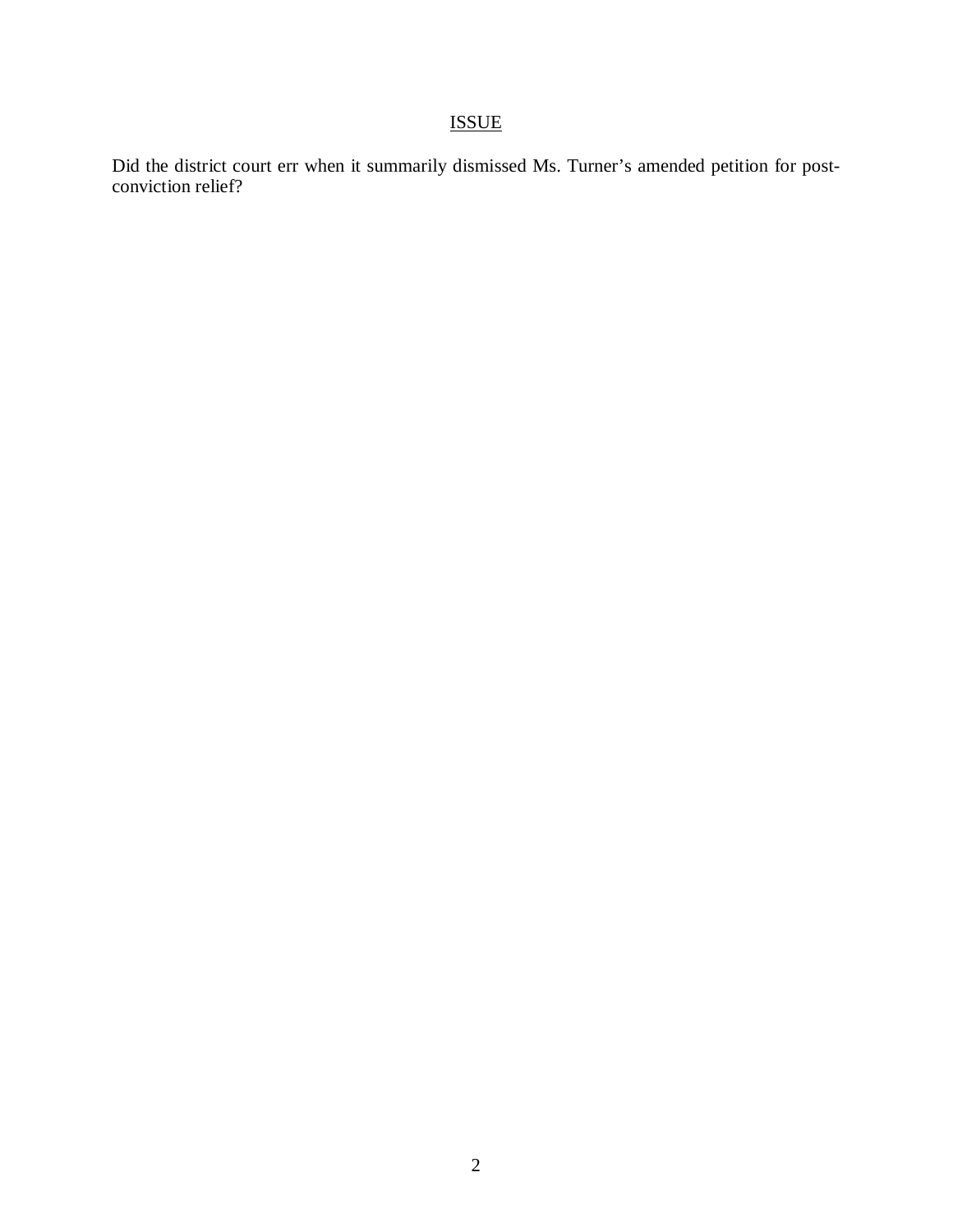### ARGUMENT

### The District Court Erred When It Summarily Dismissed Ms. Turner's Amended Petition For Post-Conviction Relief

This Reply Brief responds to the State's position that Ms. Turner argued a new issue for

the first time on appeal and did not sufficiently argue this new issue. (Resp. Br., pp.5–7.)

In Ms. Turner's opening brief, she identified two claims of ineffective assistance of

counsel that established genuine issues of material fact and thus required an evidentiary hearing.

Those claims were:

[1] The guilty plea was not made freely and voluntarily. Your Petitioner insisted on a jury trial; however, trial counsel threatened to withdraw from your Petitioner's case if she did not enter into the proposed plea agreement. Your Petitioner was put under a great deal of pressure by trial counsel and became confused and did not have enough time to consider her options or consider obtaining new counsel.

[2] Ineffective assistance of counsel. Co-Defendant William McGrath threatened to [sic] your Petitioner with bodily harm at the site of the crime and also threatened that he would harm my children. There is a letter with such threats that I provided to trial counsel, yet they were never used in my defense or in mitigation. Additionally, I informed trial counsel that a gun was pointed at my head at the scene of the crime but such facts were not used in my defense or mitigation. Such admissions constitute ineffective assistance of counsel.

(R., pp.60–61.) Essentially, her first claim was that her counsel was ineffective for coercing her

to plead guilty by threatening to withdraw from the case, and her second claim was that her

counsel was ineffective for failing to utilize the threats made by her co-defendant in her defense

or in mitigation.

On appeal, Ms. Turner twice characterized the second claim as a failure to "investigate" the co-defendant's threats. (App. Br., pp.6, 8.) Herein lies the issue. The State argues Mr. Turner did not claim in the district court that her trial counsel failed to investigate the threats. (Resp. Br., pp.5–6.) Rather, the State emphasizes that trial counsel knew of these threats since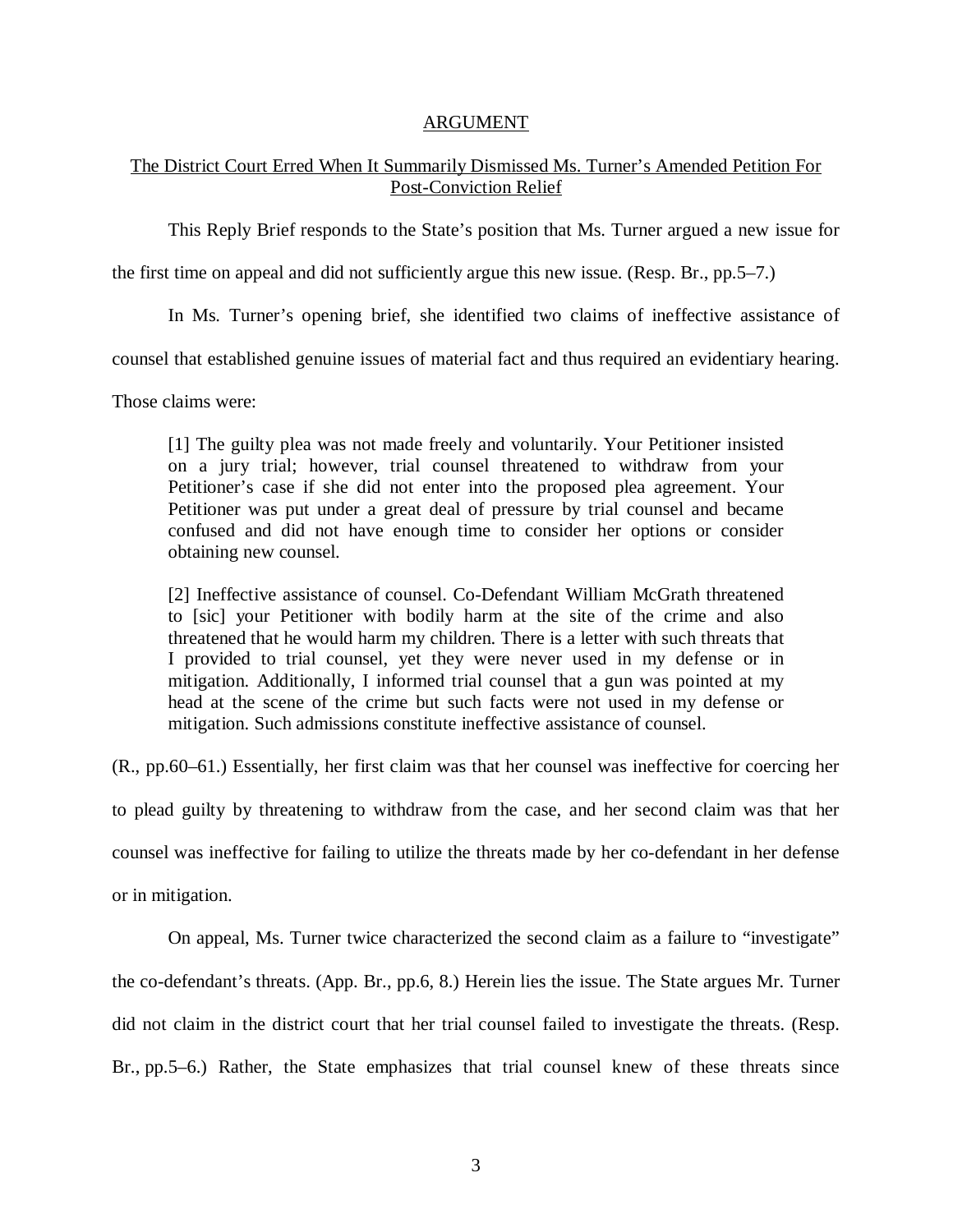Ms. Turner alleged in her petition that she had told her trial counsel about them, but trial counsel did nothing. (Resp. Br., pp.5–6.) Therefore, the State contends an ineffective assistance of counsel claim for the failure to investigate was not raised below and therefore cannot be argued on appeal. (Resp. Br., pp.5–6.)

 The State's position is well taken. Mr. Turner's ineffective assistance of counsel claim was not, strictly speaking, a failure to investigate. Trial counsel knew, to some extent, about the co-defendant's threats to Ms. Turner (yet trial counsel pressured her to plead guilty anyways). The misuse on appeal of the word "investigate" to describe trial counsel's deficient performance was unintended. That being said, part and parcel of the proper way for trial counsel to use the information from Ms. Turner regarding the threats would be to investigate them further. Effective counsel certainly would want to gather more information and confirm those threats. Instead, according to Ms. Turner, trial counsel threatened her too. He told her that he would withdraw if she did not plead guilty, despite knowing she was threatened by her co-defendant during and after the commission of the crime. Therefore, while "investigate" may have not been the most artful way to characterize Ms. Turner's ineffective assistance of counsel claim, the substance of Ms. Turner's claims below and on appeal remain the same. Ms. Turner's counsel was ineffective for threatening to withdraw from the case if she did not plead guilty and also for failing to utilize her assertions that her co-defendant threatened her during and after the crime. These claims were raised below, and the issue pertaining to these claims on appeal—that the district court erred by summarily dismissing these claims due to the genuine issues of material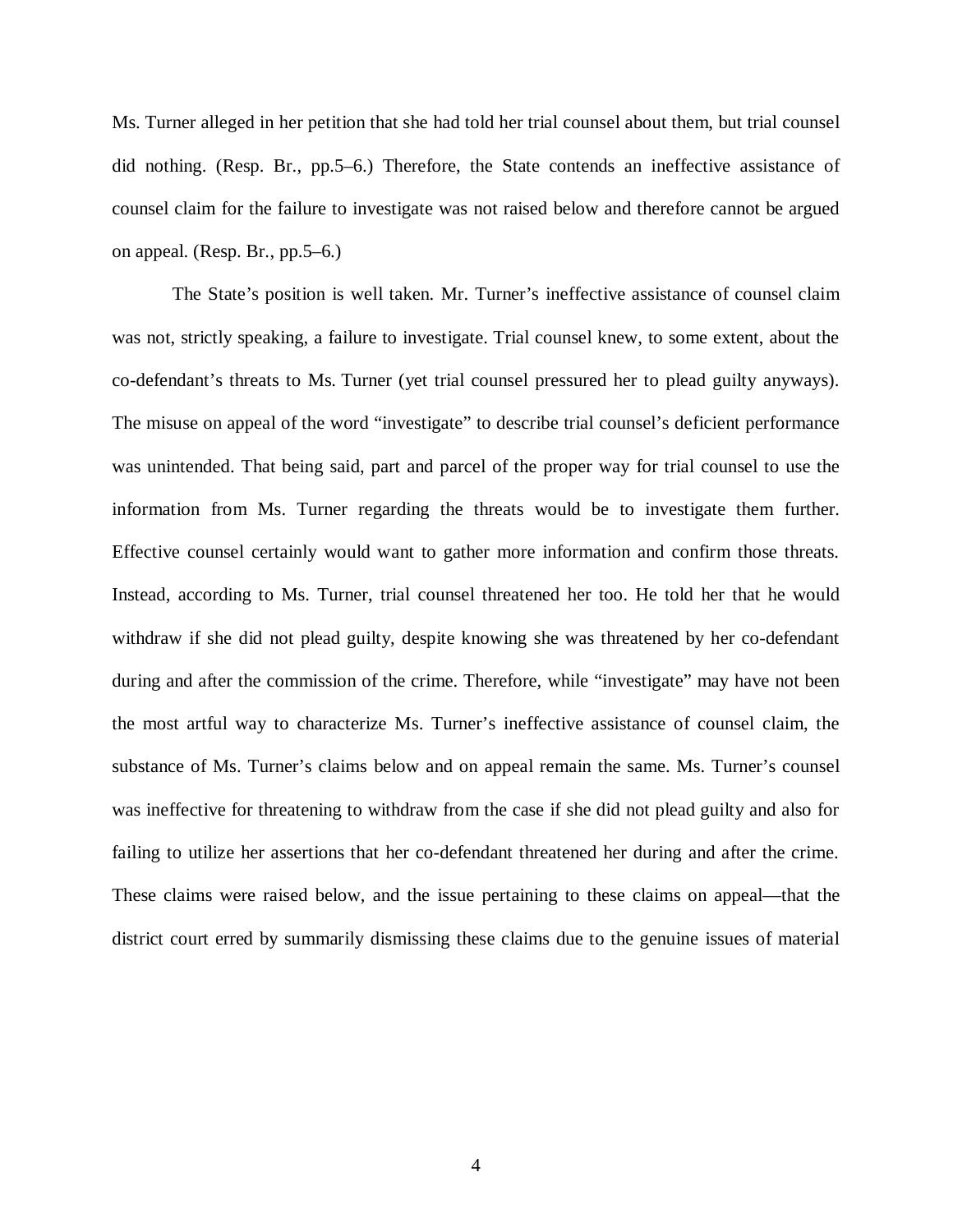fact—were supported by adequate argument and authority in Ms. Turner's opening brief. <sup>[1](#page-7-0)</sup> (See App. Br., pp.6–12.)

#### **CONCLUSION**

Ms. Turner respectfully requests that this Court vacate the district court's judgment and summary dismissal of her amended petition for post-conviction relief and remand this case to the district court for an evidentiary hearing.

DATED this 21<sup>st</sup> day of November, 2017.

 $\sqrt{s}/$ 

JENNY C. SWINFORD Deputy State Appellate Public Defender

<span id="page-7-0"></span><sup>&</sup>lt;sup>1</sup> Because Ms. Turner is not asserting on appeal a new or different "investigation" ineffective assistance of counsel claim than her claim raised below, it is not necessary to address the State's alternative argument that she waived this issue on appeal, assuming this was a new or different claim. (*See* Resp. Br., pp.6–7.)